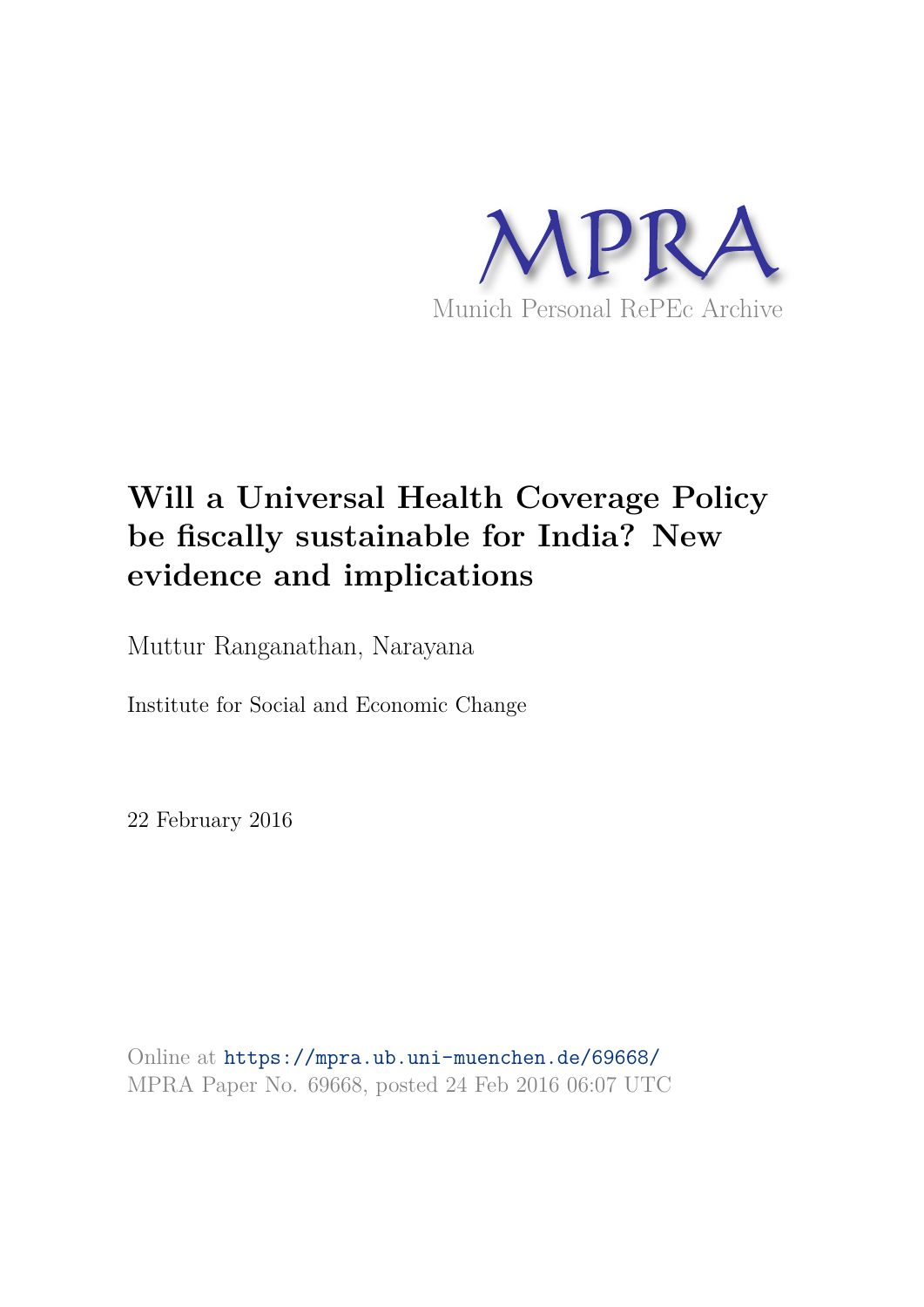# **Will a Universal Health Coverage Policy be fiscally sustainable for India? New evidence and implications for India**

M.R. Narayana Centre for Economic Studies and Policy Institute for Social and Economic Change Bengaluru 560072, INDIA mrnaryana@yahoo.com

*This paper analyses the fiscal sustainability of India's recently proposed Universal Health Coverage Policy (UHCP) over the period 2005-2100. Public expenditure on UHCP is calculated by combining the age profiles of public and private health consumption expenditure in the framework of National Transfer Accounts. Fiscal sustainability of UHCP is determined by using the concept and measure of Generational Imbalance in Generational Accounting. In general, the results show that India's current fiscal policies are not sustainable in both the Baseline and UHCP expenditure scenarios. However, other things being the same, fiscal sustainability of public expenditure on the UHCP is attainable in both the policy scenarios if the income elasticity of public expenditure on social welfare and health expenditure is less than unity. These new results offer evidence and strengthen the arguments for implementation of proposed UHCP by justifying its fiscal sustainability.* 

**Key words**: *Universal Health Coverage, Public health expenditure, Fiscal sustainability, National Transfer Account, Generational imbalance, Generational Accounting, India* 

**JEL codes**: *H51, I18 and J11* 

#### **1. INTRODUCTION**

 India's Universal Health Coverage (UHC) is a recent national policy proposal recommended by the High Level Expert Group on Universal Health Coverage (HLEG), instituted by India's Planning Commission (2011), now called NITI Aayog. The UHC refers to equitable access for all in the country to affordable, accountable, appropriate and assured quality health services (promotive, preventive, curative and rehabilitative) regardless of income level, social status, gender, caste or religion of persons. The goal of the UHC by 2022 is to ensure universal entitlement for every citizen to a National Health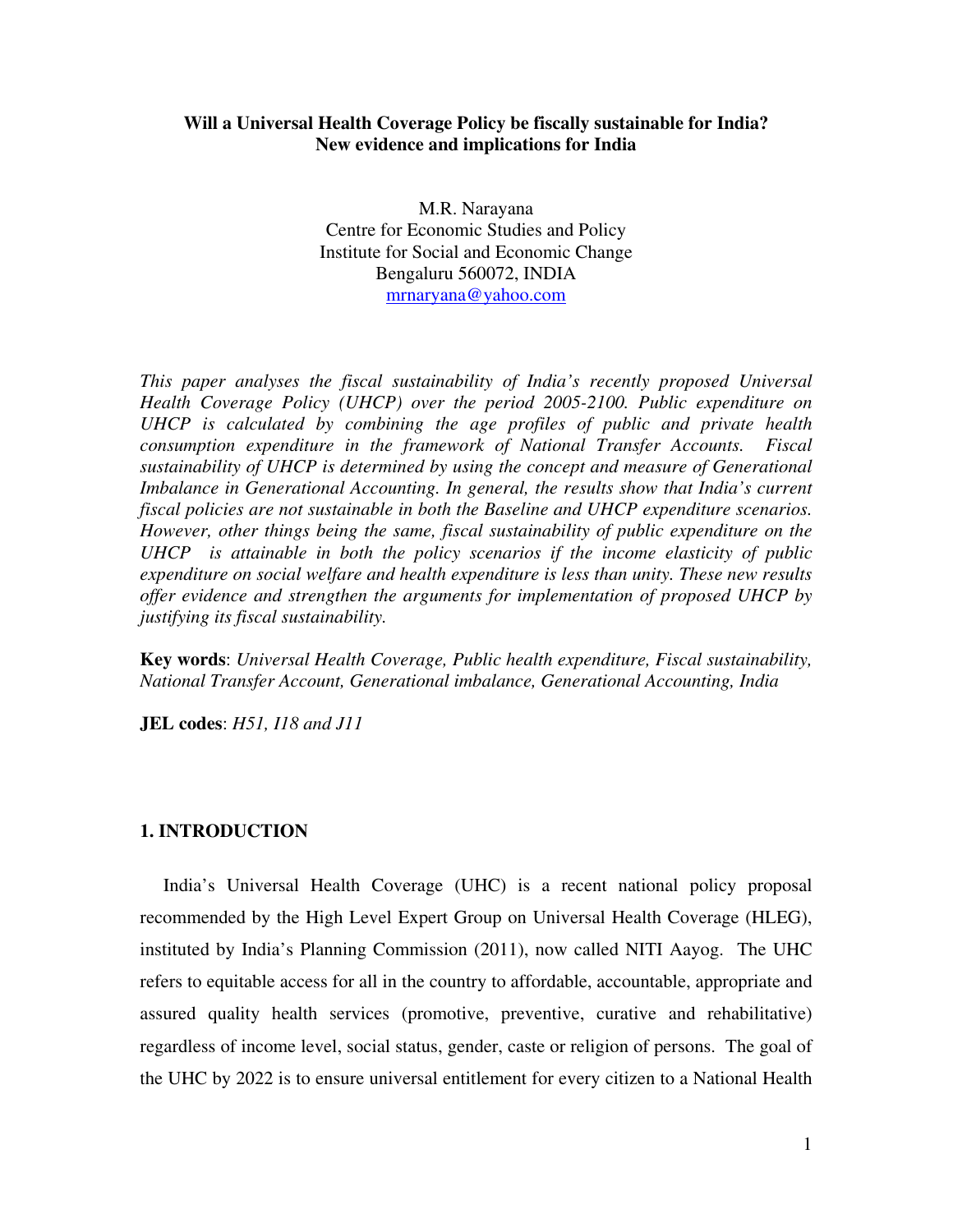Package (NHP) of essential primary, secondary and tertiary health care services that will be funded by the government. The expected outcomes of UHC include financial protection, greater equity, improved health outcomes, reduced poverty, greater productivity and increased employment/jobs.<sup>1</sup> In this context, this paper argues that the current proposal to India's UHC may be strengthened by explicit recognition and inclusion of sustainability of current fiscal policies in the presence of expected public expenditure on the UHC. This is contributory to the existing literature on public health care expenditure in India, such as, Rao, Choudhury and Anand (2010), Rao and Choudhury (2012), Mukherjee (2015) and Gupta and Chowdhury (2015), because these papers have focused primarily on the short-run with little scope for the fiscal sustainability issues.

 The main objectives of this paper are to analyses the economic implications of fiscal sustainability on India's recently proposed Universal Health Coverage policy (UHCP) above by answering the following research questions. What are the health expenditure requirements for implementation of a proposed UHC policy? How can such expenditures be projected in future? What are fiscal options to financing a UHC policy above? If a proposed UHC policy is entirely pubic-funded, non-means tested and non-contributory, can it be sustained by current fiscal policies? If not, what are additional conditions required to attain fiscal sustainability under the proposed UHCP? To answer these questions, this paper calculates a new measure of age specific consumption of UHC by combining the age profile of public and private health consumption by using the National Transfer Accounts methodology [Mason and Lee, 2011; United Nations, 2013a)]. Fiscal sustainability of UHCP is evaluated by the Generational Accounting methodology [Auerbach and Kotlikoff, 1999], which determines fiscal policy initiatives on the "net tax burden" (tax payments net of benefit transfers) on current and future generations by using the concept and measure of Generational balance [or what a fiscal policy initiative that is

<sup>&</sup>lt;sup>1</sup> The need for a UHC for India has long been debated. See, for instance, Sen (2012) for a description of evolution of proposals to UHC in India. The topic is of current policy debates as reflected in the leading newspaper articles, such as, Mor and Kalita (2014). At the international level, the World Health Report 2013 [WHO, 2013] provides with a detailed review of studies and analyses of key issues in UHC across the world.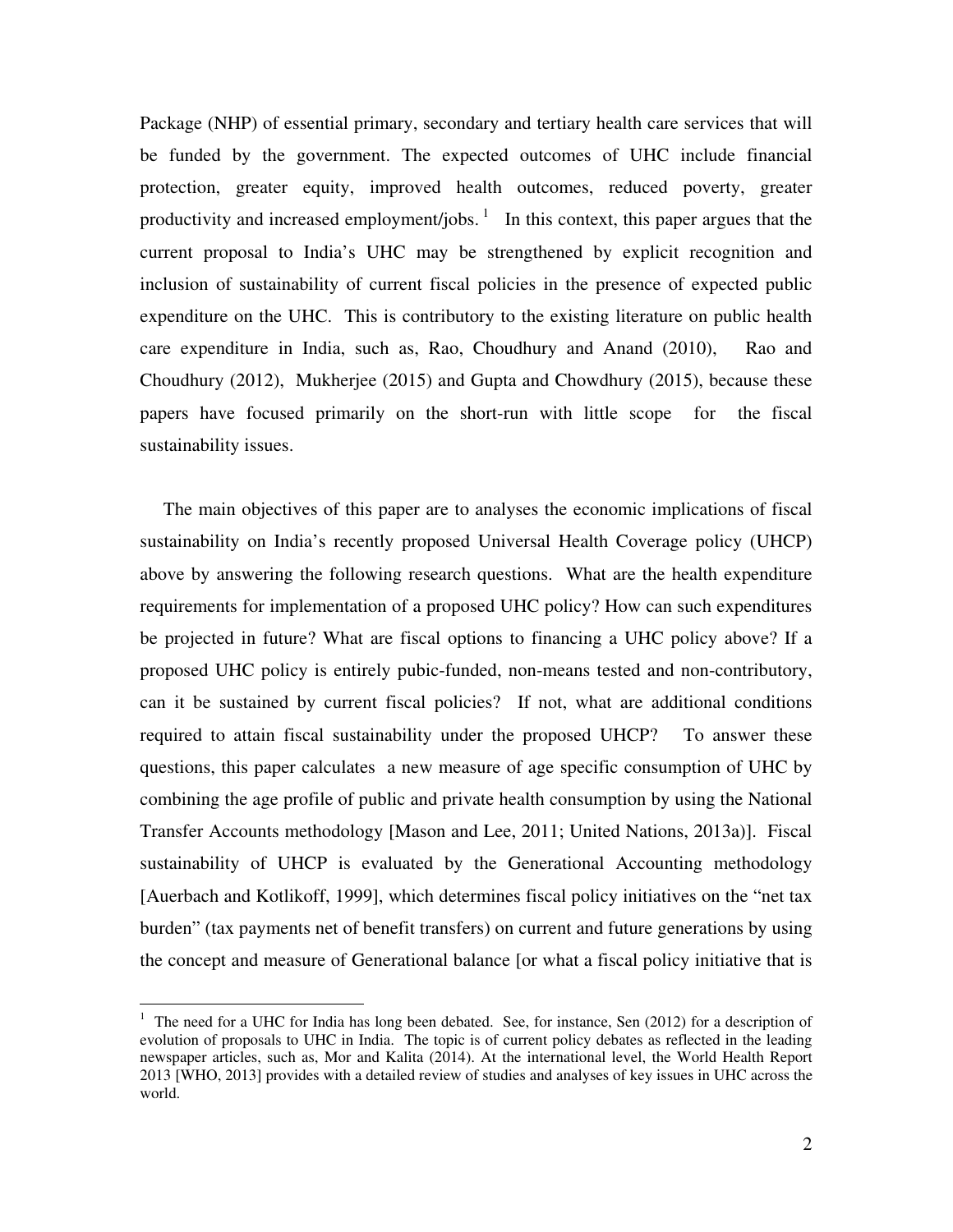generous to current (and future) generations does to the net tax burden of future generations.<sup>2</sup>

 Rest of the paper is organized as follows. Section 2 highlights the key fiscal policy issues in India's public health expenditure since 2000. Methodology, variables and data are presented in section 3. Main results are analyzed in section 4. Section 5 includes major conclusions, implications and extensions.

#### **2. KEY FISCAL ISSUES IN INDIA'S PUBLIC HEALTH EXPENDITURE**

 Historically, India's public expenditure on health has been low. For instance, National Accounts Statistics of the Central Statistical Office provide estimates of private health consumption (or Final Private Consumption Expenditure on medical care and health services) and public health consumption (or Final Government Consumption Expenditure on health and other services). Over the period 2000-01 to 2012-2013, the public (or private) health consumption is less than 1 (or 3.5) percent of GDP or total health consumption is less than 4 percent of GDP. At the same time, share of public health expenditure has remained less than 5 percent of total public expenditure and 2 percent of GDP. Further, India's public expenditure on health in total expenditure on health (21.48%) is the lowest as compared to many developing Asian countries including China (38.8%), Malaysia (44.8%), Indonesia (46.6%), Pakistan (17.5%), Sri Lanka (46.2%), Bangladesh (29.1%), and Nepal (28.1%).<sup>3</sup>

 Interestingly, India's health insurance market is public-sector dominated (Sen, 2014). By 2010, about 302 million or 25 percent of total population was covered by health insurance with 95 percent coverage by the general government's (i.e. Central and State

 $\overline{a}$ 

<sup>&</sup>lt;sup>2</sup> Fiscal sustainability is important because the fiscal condition of the general government is already poor due to persistence of fiscal deficit and its debt financing. For instance, the actual combined gross fiscal deficit of the Central and State governments as a percentage of GDP has varied from 9.2 percent in 2000- 01, 7.2 percent in 2004-05, 8.3 percent in 2008-09 and 7.4 percent in 2012-13.[Reserve Bank of India, accessed on 4 August 2015 at .http://dbie.rbi.org.in/DBIE/dbie.rbi?site=statistics].

 $3$  These figures are quoted from WHO's World Health Statistics 2008 by Government of India (2009: p.21).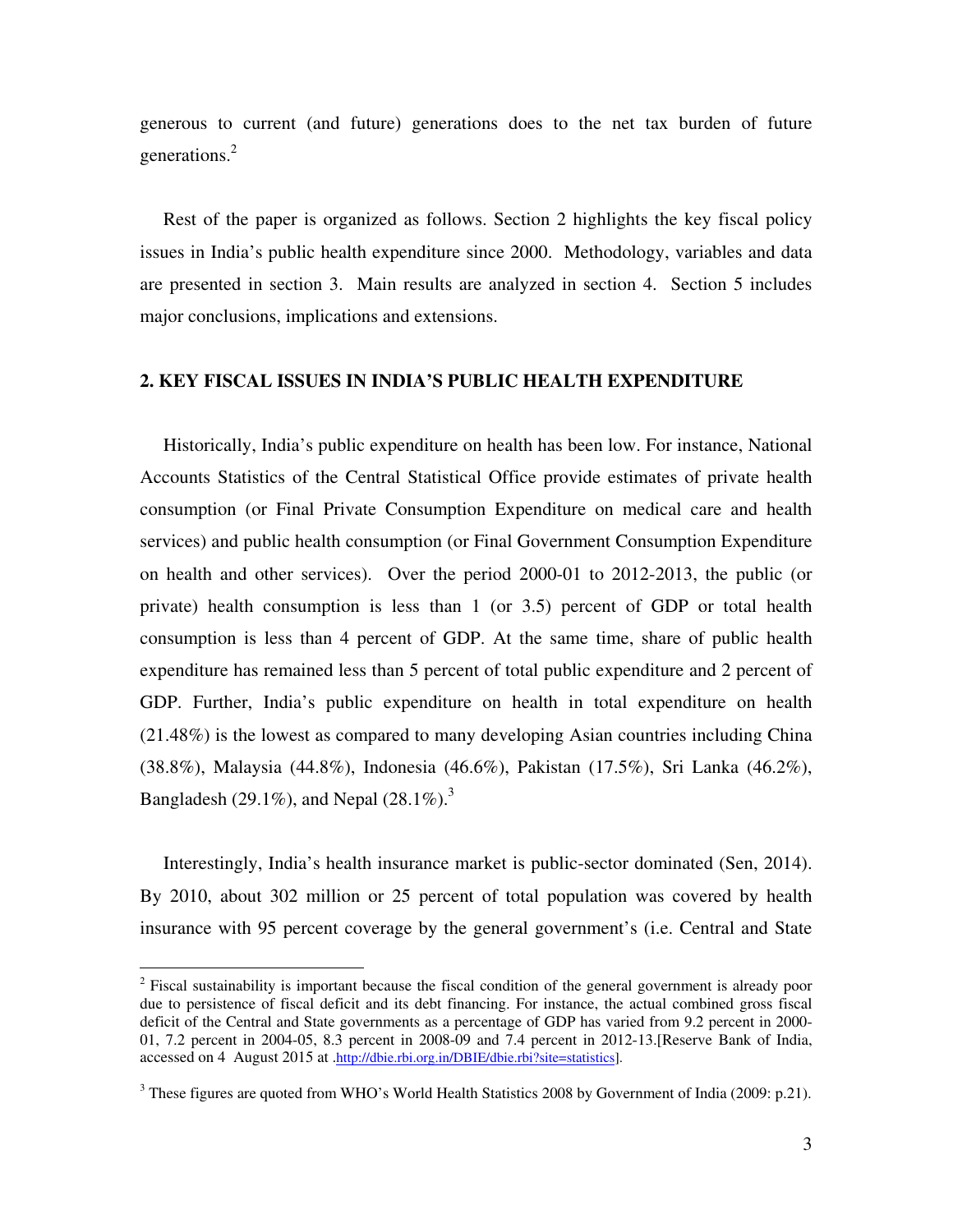governments) various schemes, such as, Employees State Insurance Scheme or, ESIS (18%), *Rashtriya Swasthya Bima Yojana* (26%), *Rajiv Aarogyasri Scheme of Andhra*  Pradesh (23%) and *Kalignar Scheme of Tamil Nadu* (12%).<sup>4</sup> Except ESIS, however, all other insurance schemes are not comprehensive because their coverage is limited to inpatient tertiary health care services.

 Given the above current low levels of public expenditure on health and limited coverage of public health insurance schemes, the proposed UHCP needs a careful consideration on additional public funding requirements in the long run. This is reflected in the HLEG's recommendations, such as, (a) increase the share of public expenditure by Central and State governments from 1.2 percent in 2011-12 to 2.2 percent of GDP in 2016-17 and to 3 percent by 2022; (b) use general taxation as the principle source of health care funding; and (c) not to use insurance companies or any other independent agencies to purchase health care services on behalf of the government. In terms of per capita public expenditure, the increase in public health care spending (at 2009-10 prices) is projected to grow from INR675 in 2011-12, INR1975 in 2016-17 and INR3450 in 2022. This projection is based on the assumptions that total (public + private) health expenditure would remain at 4.5 percent of GDP, a real growth rate of GDP at 8 percent at 2009-10 prices and projected population totals by the Registrar General of India. Our methodology refines the above health expenditure projections for the proposed UHC and examines its fiscal sustainability.

# **3. METHODOLOGY, VARIABLES AND DATA**

-

 Our methodology aims at age-specific projections of public health expenditure and how a policy move towards a publicly funded UHC for the current and future population may be expected to exert a big fiscal pressure on public expenditure and general taxation in terms of sustainability of current fiscal policies. National Transfer Accounts (NTA) and Generational Accounting (GA) are our proposed methodologies. These

<sup>&</sup>lt;sup>4</sup> A description of these public insurance schemes is available in Sen et al. (2014).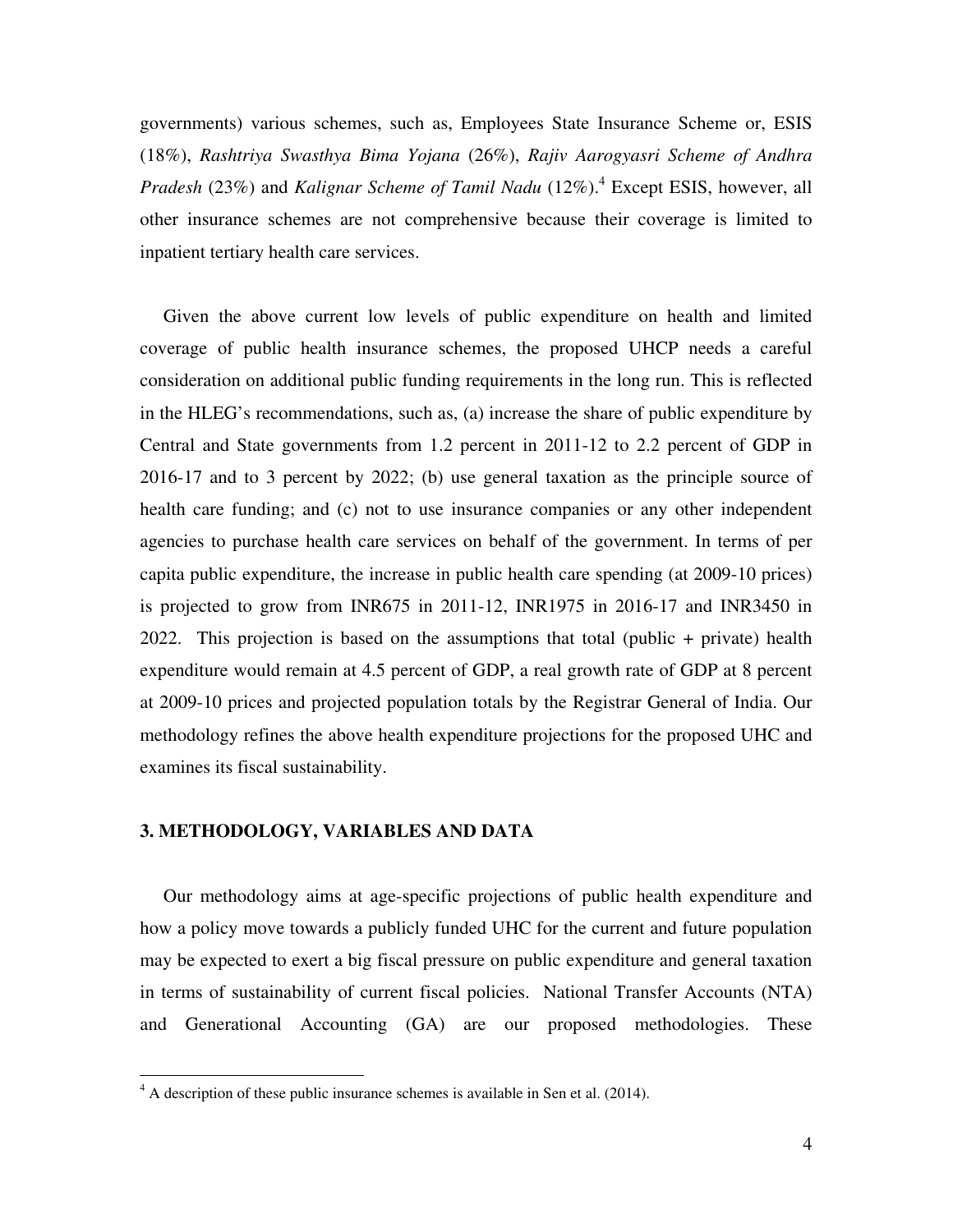methodologies are explained below along with the variables and data required to implement them.

# *3.1. National Transfer Accounts Methodology*

 National Transfer Account (NTA) is a useful framework for calculation of age profiles of macroeconomic variables. This framework, consistent with the National Income Identity, is established by the following NTA-Flow Account Identity (suffix "f" stands for private sector, "g" for public sector and "i" refers to individual or age group).

$$
Y_{L,i} + Y_{A,i} + (T_{f,i}^+ + T_{g,i}^+), = (C_{f,i} + C_{g,i}) + S_i + (T_{f,i}^+ + T_{g,i}^+),
$$
 (1)

where  $Y_{L,i}$  is labour income,  $Y_{A,i}$  is non-labour or asset income,  $T_{f,i}$ <sup>+</sup> and  $T_{f,i}$ <sup>-</sup> are private transfer inflows and outflows respectively;  $C_{f,i}$  is private consumption expenditure,  $C_{g,i}$ is public (government) consumption expenditure,  $S_i$  is savings, ,  $T_{g,i}$ <sup>+</sup> and  $T_{g,i}$ <sup>-</sup> are public transfer inflows and outflows respectively. The left hand side of equation (A.1) shows total inflows and the right hand side shows total outflows. Net exports are indirectly introduced in (1) to take care of Rest-of-World (ROW) by including net compensation of employees from ROW in  $Y_{\text{Li}}$  and net entrepreneurial income from ROW in  $Y_{\text{Ai}}$ . This implies that (1) is consistent with an open macro-economy. However, individual is the fundamental entity in the NTA and all flows are disaggregated at individual level by age.

 Health consumption is included in the calculation of public and private sectors transfer inflows in (1) and measured by age profiles of public and private health consumption expenditure. As per the recommendations of the HLEG on UHC [Planning Commission, 2011], people may have a choice of health facilities provided by public sector or contracted-in private providers (i.e. NGOs and non-profits). The private providers who opt for participation in the UHC would be required to provide at least 75 percent of outpatient and 50 percent of in-patient services to all in the NHP. The cost of these services is proposed to be reimbursed by the government. Private providers are permitted to charge addition charges to users for the rest of the services or users can pay through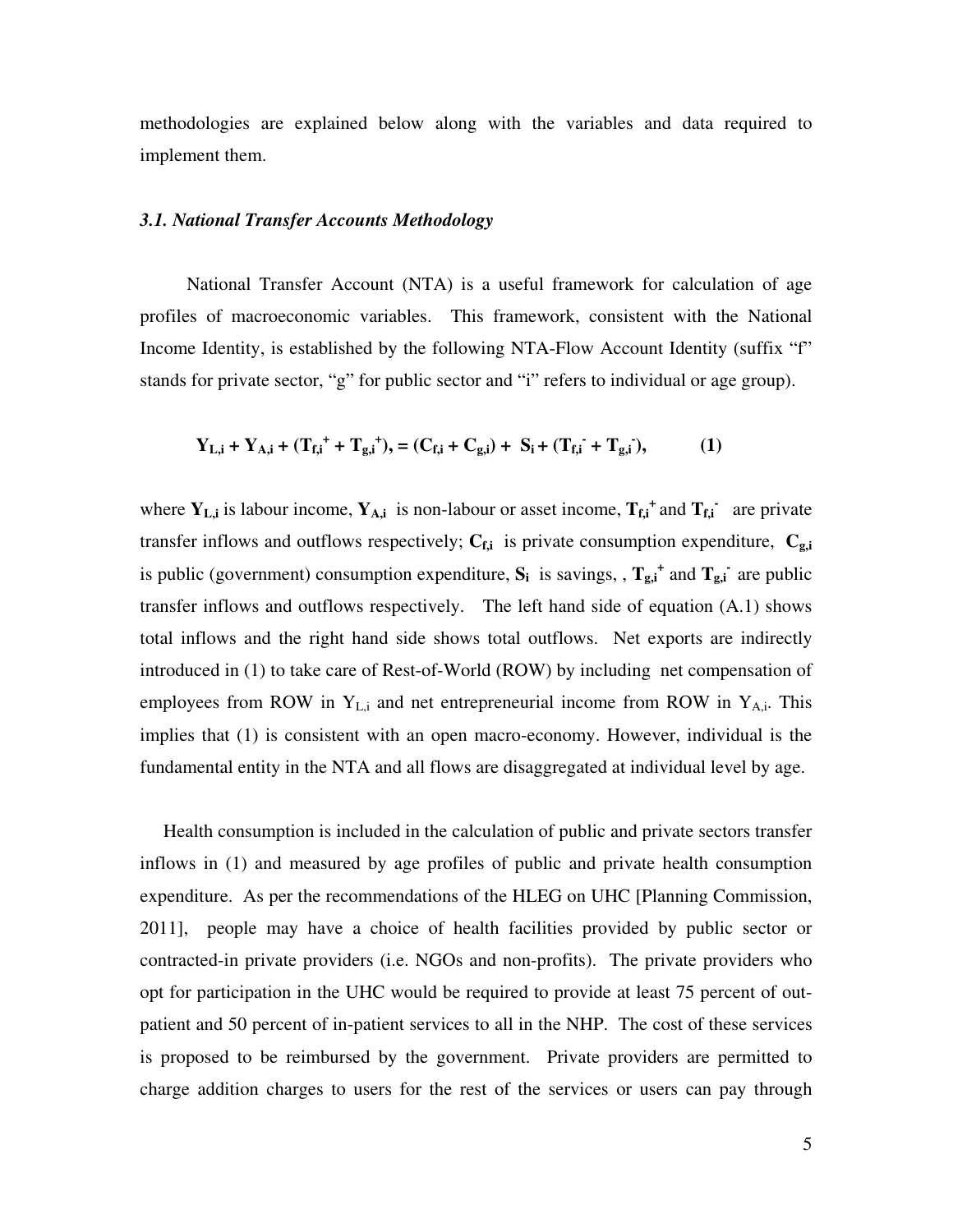privately purchased insurance policies.<sup>5</sup> This implies that under the proposed UHC, public expenditure on health would be approximately equal to the total (public plus private) health consumption expenditure. Accordingly, a measure of age profile of UHC is calculated by combining the age profiles of public and private health consumption. This age profile is a measure of observed health consumption for UHC in the benchmark.

 For lack of time series data, age profile of health consumption expenditure is calculated for the benchmark year, 2004-05. Data and variable descriptions for calculation of cross-sectional age profiles of public and private health consumption are given in **Table 1**.

#### *3.2. Generational Accounting methodology*

 We use Auerbach and Kotlikoff (1999) methodology of Generational Accounting (GA) to evaluate the sustainability of current fiscal policies and construct the GA for India as given in Narayana (2014). In general, GA methodology is based on government's inter-temporal budget constraint. The constraint requires that the future net tax payments of current and future generations be sufficient, in present value, to cover the present value of future government consumption as well as service the government's initial net debt as given in equation (2).

(2) 
$$
\sum_{s=0}^{D} N_{t,t-s} + \sum_{s=t}^{\infty} N_{t,t+s} = \sum_{s=t}^{\infty} G_s (1+r)^{-(s-t)} - W_t^g
$$

The first summation on the left-hand side of (2) adds together the generational accounts of existing generations. The term *Nt,t-s* stands for the account of the generation born in year *t-s*. The index *s* in this summation runs from age 0 to age *D*, the maximum length of life. The second summation on the left-hand side of (2) adds together the present value

<sup>&</sup>lt;sup>5</sup> These features coincide with what Nobel laureate Professor Amartya Sen recently said in an interview with The Hindu newspaper [Friday, January 8, 2016: p.15]: "*India is the only country which is trying to get universal health care through the private sector*".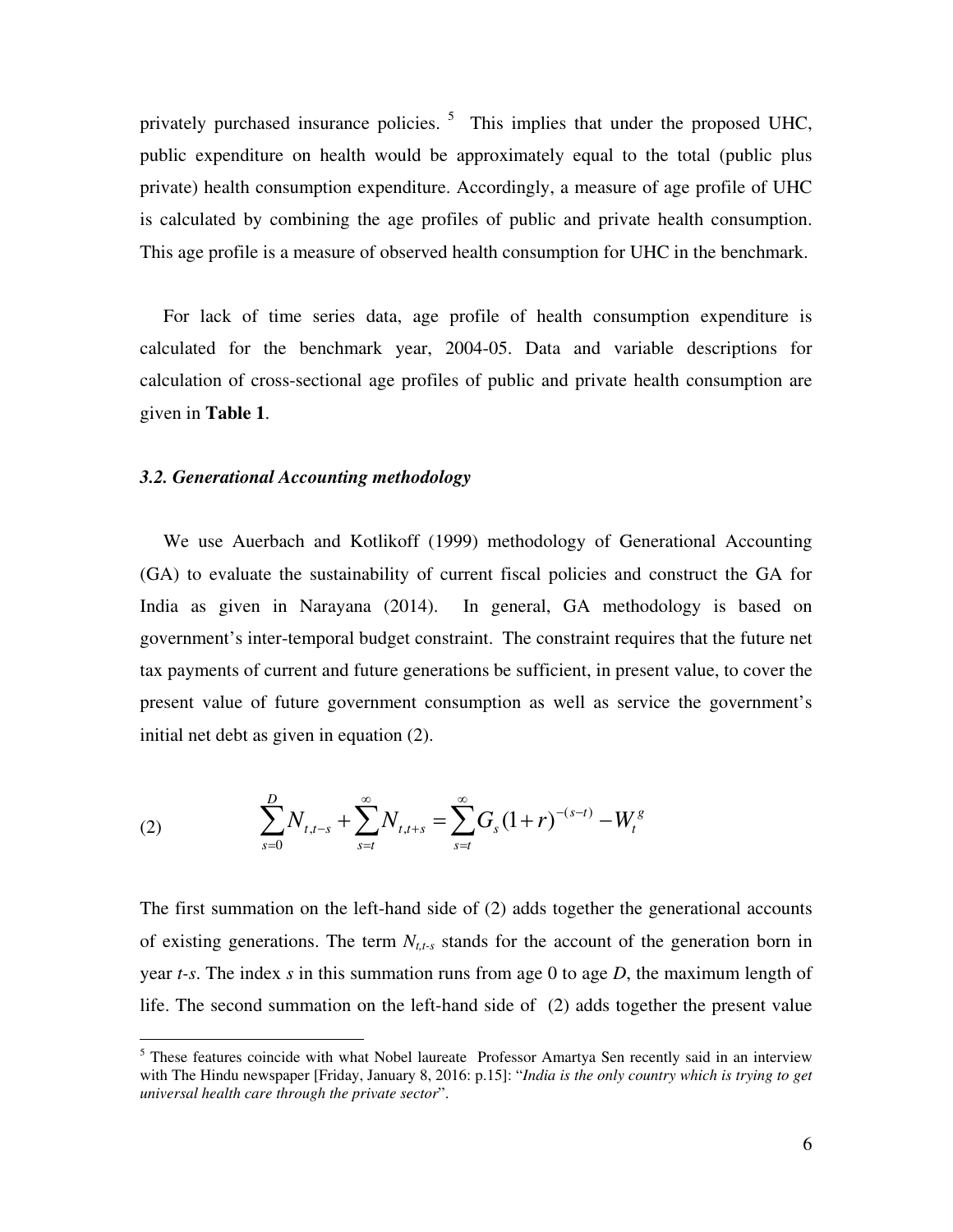of remaining net payments of future generations, with *s* representing the number of years after year *t* that each future generation is born. The first term on the right-hand side of (2) is the present value of government consumption. In this summation, the values of government consumption, *Gs* in year *s*, are discounted by the pre-tax real interest rate, *r*. The remaining term on right-hand side,  $W_t^g$ , denotes the government's net wealth in *t*.

 Thus, GA is defined as the present value of net payment (= tax paid minus benefit received from the government) for the remaining lifetime. The account evaluated at the year *t* for the cohort born at the year *k* is expressed as equation (3).

(3) 
$$
N_{t,k} = \sum_{s=\max(t,k)}^{k+D} T_{s,k} P_{s,k} (1+r)^{-(s-t)}
$$

where  $T_{s,k}$  stands for the projected average net tax payments to the government made in year *s* by the generation born in year *k*. The term *Ps,k* stands for the number of surviving members of the cohort in year *s* who were born in year *k*. For the generations who are born in year *k*, where *k*>*t*, the summation begins in year *k*. A set of generational accounts is simply a set of values of  $N_{t,k}$ , one for each existing and future generation.

 Equation (3) calculated in two steps. First, net payment of current generation is calculated based on the current fiscal policies without being constrained by the intertemporal budget. Second, given the RHS of (3), net payment of the future generation is calculated as a residual. Thus, inter-temporal budget constraint fully determines the net payment of the future generation. Further, equation (3) indicates a zero sum nature of intergenerational fiscal policy. For instance, holding the RHS of (2) fixed, a reduction in present value of net payment of current generation implies an increase in net payment by future generations.

 Using the GA in (2), fiscal sustainability is evaluated by the concept of generational imbalance (GI). It is measured by the difference in present value of net payment of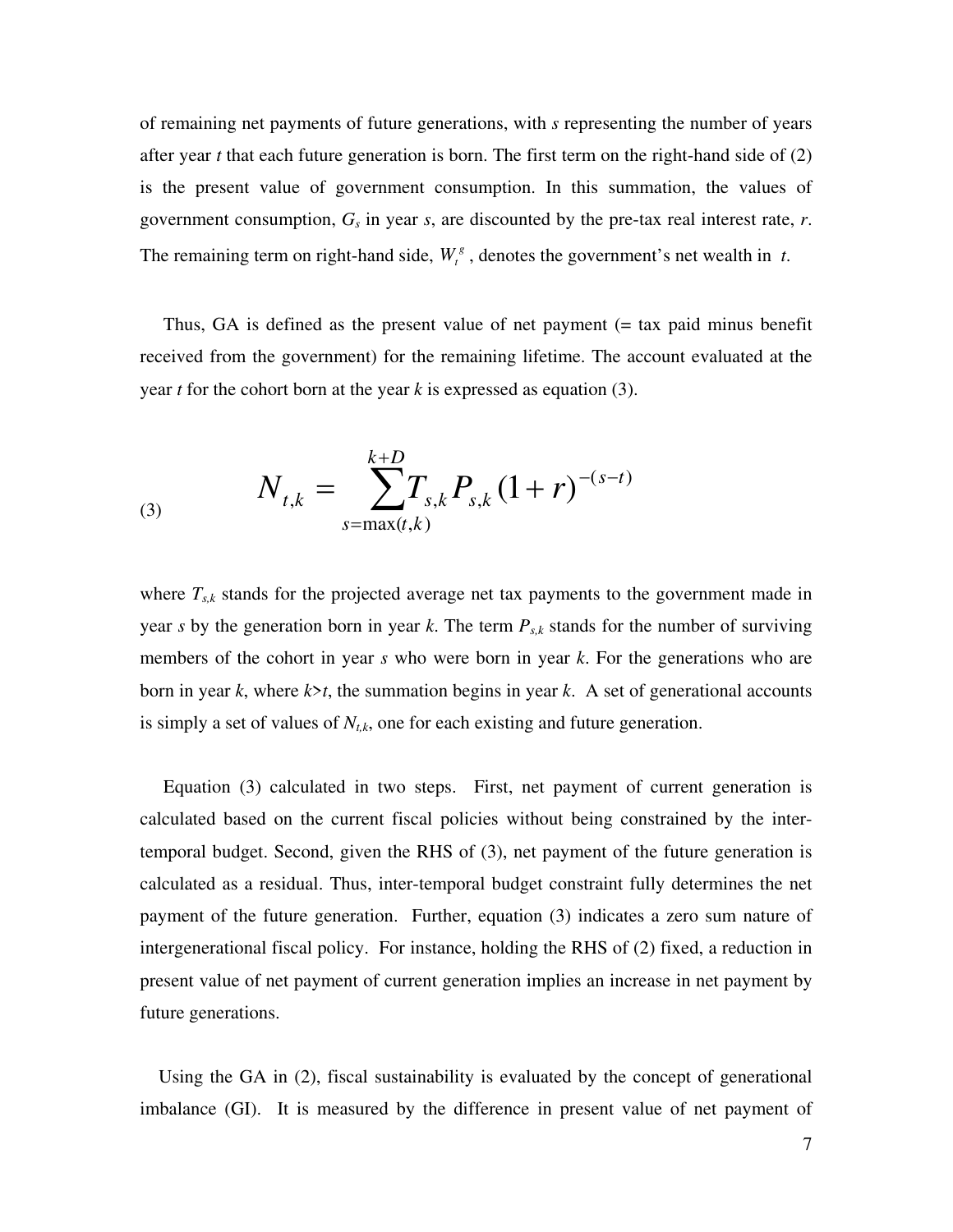future generation and newborn (or age-0 cohort in the benchmark year) divided by the present value of net payment of the newborn. Current fiscal policies are sustainable if the value of GI is less than zero. This means that the lifetime net payment of future generation is smaller than that of current generation. Thus, to restore the long term budgetary balance, tax burden should be reduced, or transfer benefits should be increased, in future. In addition, fiscal sustainability is indicated by sustainability gap which is a ratio of government gap to sum of present value of GDP after the benchmark year. Government gap is total value of the net payment of the future generation.

 Construction of GA involves the following four steps: (a) projection of aggregates (i.e. aggregate value of taxes, transfers, and government consumption); (b) computing net payment of current generation; (c) computing net payment of future generation; and (d) evaluation of sustainability of fiscal policies. The variables and data descriptions for this construction for India are described below.

 India's GA is constructed for the benchmark year 2004-05. The choice of this benchmark year is based on the availability of survey and administrative data for calculations of age profiles of taxes (i.e. direct, indirect and non-tax revenues), transfers (i.e. education, health and cash including old age pensions) and labour income. All age profiles are based on the NTA methodology. In addition, construction of GA requires data for measurement of rate of technological progress, inflation rate, Government net wealth, GDP, Government consumption in benchmark year, and projected population. These parameters, variables and age profiles are taken from Narayana (2014) for the entire analyses of GA here. All the GA calculations are based on the computational GA model of Young (2014). Population projections are based on the UN Population Projections (Medium Variant by single year of age) [United Nations, 2013b].

# *3.3. Health expenditure projections*

 The health expenditure projections aim at capturing the age structure transition effect and changes in levels of the expenditure as GDP grows. All the projections are based on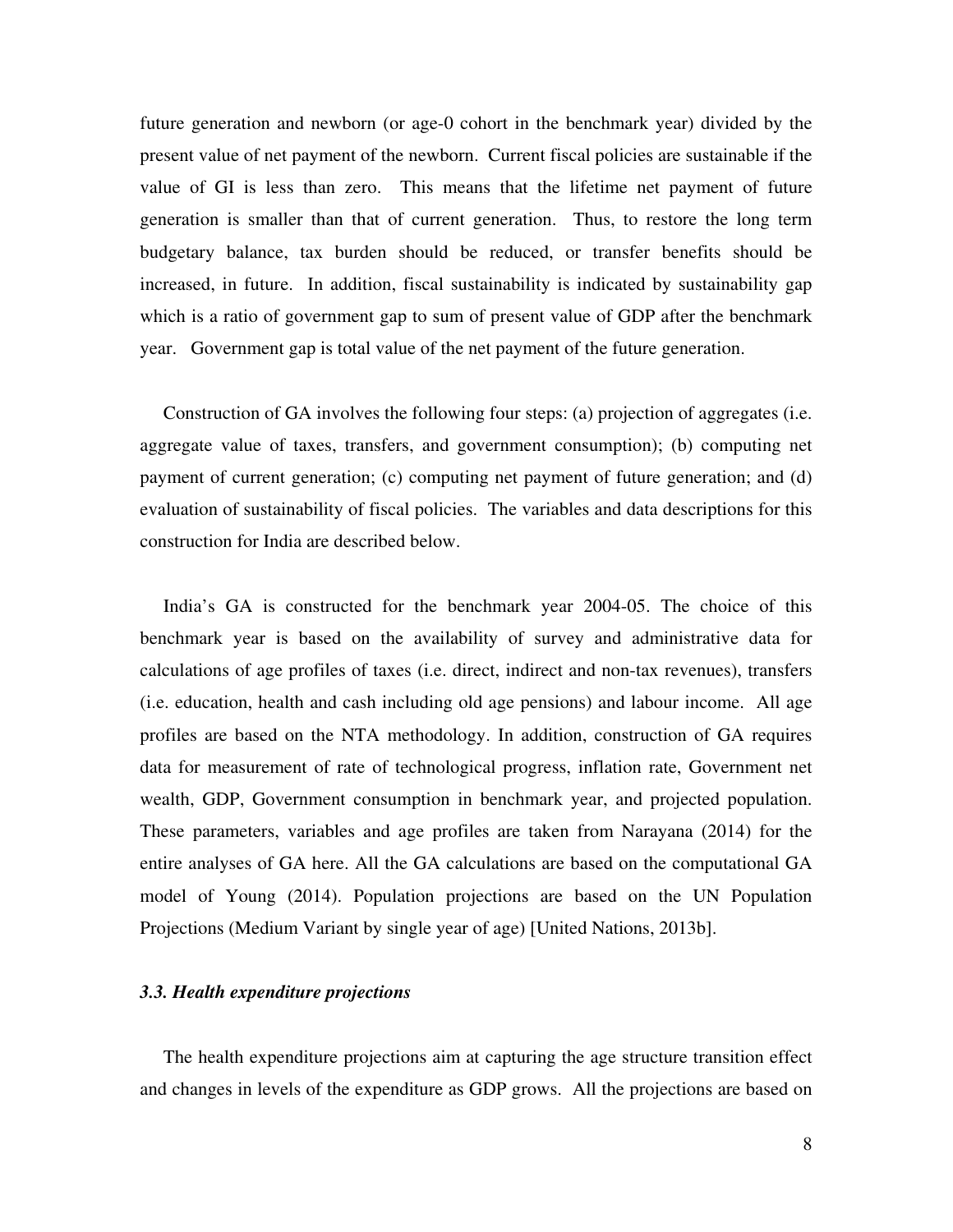the constancy of age profiles of health expenditure in 2004-05, as they are calculated by the NTA methodology in section 3.1 above. Projection is based, among others, on assumed values of income elasticity of public health expenditure and growth rate of GDP. Growth rate of GDP is equal to combined growth rate of productivity and working age population.

 Sensitivity of fiscal sustainability to above projections of health expenditure and assumptions of GA model (e.g. productivity growth, discount rates and income elasticity of public expenditure) is determined to present few fiscally sustainable policy options for implementation of the proposed UHCP for India.

#### **4. MAIN RESULTS**

## *4.1. Projected health expenditure for UHCP*

 Expenditure projections for the current public health and proposed UHCP based on different values of income elasticity (from 0.1 to 1.0) are summarized in **Table 2**. The projection results are presented from 2010 to 2100. The per capita expenditure for the benchmark year (2004-05) is INR202 for public health expenditure and INR1038 for UHC expenditure. Apparently, as compared to the benchmark figures, projected figures are different over years and by value of income elasticity. For instance, per capita health expenditure (or per capita expenditure for UHC) at unitary income elasticity ranges from INR302 (or INR1555) in 2010 to INR7056 (or INR38575) in 2050 and INR335739 (INR1964945) in 2100. However, these expenditures are remarkably reduced if the income elasticity of health expenditure is reduced from 1.0 to 0.1. Evidence for sustainability of current fiscal policies by the above health expenditure projections are presented and discussed below.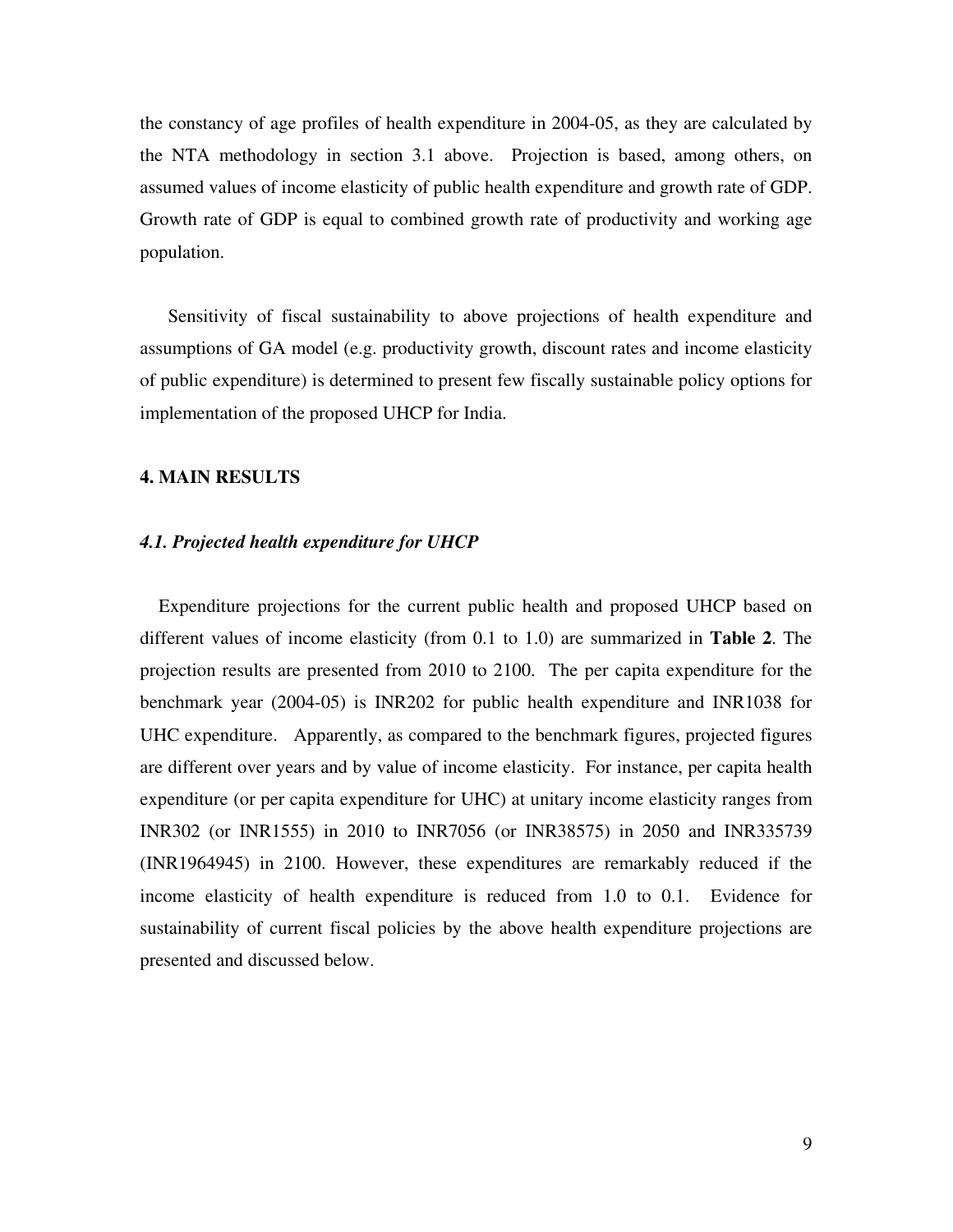#### *4.2. Fiscal sustainability of projected health expenditure*

Table 3 summarizes the results of fiscal sustainability of current fiscal policies of India under two projections of health expenditure: Baseline and UHCP scenarios. In total, 11 policy simulations of fiscal sustainability are distinguished based on assumed values of productivity growth, discount rate and income elasticity of public health expenditure and income elasticity of expenditure on social welfare expenditure (e.g. old age pension). Throughout, current fiscal policy is considered sustainable (or unsustainable) if the computed value of  $GI<0$  (or  $GI>0$ ). The results show that fiscal sustainability in the Baseline scenario is attainable if policy makers set the income elasticity of health expenditure at or below 0.40 and social welfare expenditure at or below 0.70. The condition for attainment of fiscal sustainability is more stringent for UHCP scenario as it requires the policy makers to set the income elasticity of health expenditure at or below 0.40 and social welfare expenditure at or below 0.60**.** 

**Table 4** gives the complete GA results for the current fiscal policies in the benchmark year 2004-05 under the sustainable UHCP scenario (or UHCP scenario in simulation 11 with GI equals to-1.10) in Table 3. The GA is presented for the combined generation (i.e. without distinguishing generations by male and female) and at every fifth age, ranging from age 0 to 90. Following the standard reporting practice of GA, per capita value rather than the aggregate net tax payment value for each generation is presented.

 The net payment [i.e. present value of all taxes a person of each generation can expect to pay to the general government over his/her lifetime minus transfers that person can expect to receive from the general government from the benchmark year through the future years]. The net payment is positive for the current as well as for the future generations. This means that the generations are projected to pay more in taxes than it would receive in transfers over its remaining life time. The higher net payment is strongly driven by (a) low amount of transfers in general and health transfers in particular and (b) high level of corporation income and indirect or consumption taxes.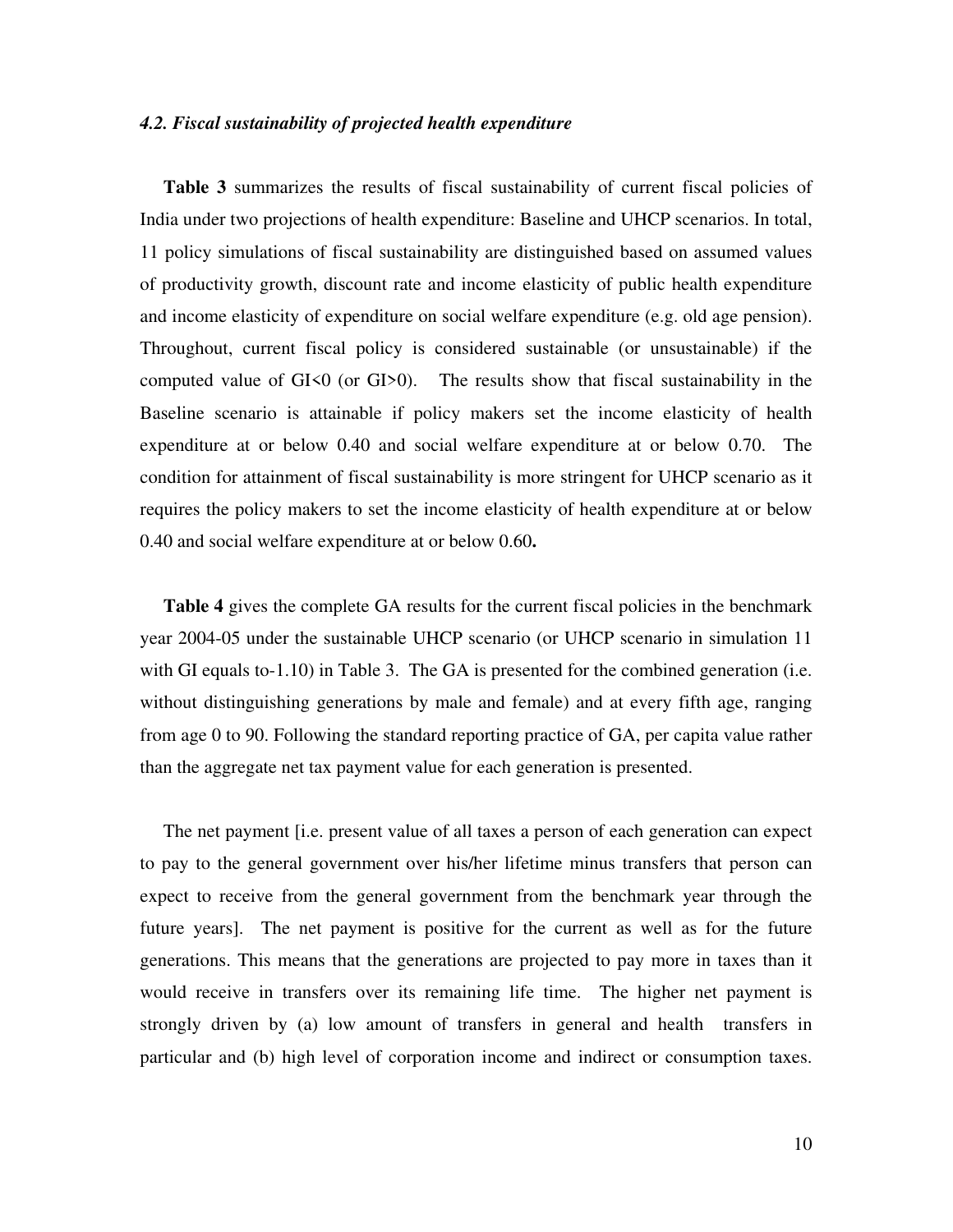Interestingly, the age pattern of net payment is not characterized by a lifecycle pattern because India's elderly are net tax payers rather than net beneficiaries of public transfers.

 The generational imbalance between the newborn and future generations is -1.10 percent. This implies that the future generations must pay, on an average, about 1.1 percent less net taxes as newborn generations. Thus, current fiscal policies are sustainable in the context of UHC scenario over the period 2005 to 2100. The sustainability gap is -7.34 percent. This means that the required reduction/adjustment in future taxes and/or transfers is about 7 percent of the present value of future GDP. Further, net payment as a percentage of lifetime income is positive for the current (newborn) and future generations. In particular, the percentage is higher for the current generation (21 percent) than future generation (14 percent).

 Sustainability of current fiscal policies implies that it may be necessary to reduce taxes and/or increase transfers to future generations in order to satisfy the inter-temporal budget constraint. Table 4 shows the required adjustments by current generation (as of 2005), future generation and select years (2010, 2020 and 2030). Required tax adjustment shows the percentage reduction in tax burden. Tax and transfer adjustments show a reduction in tax burden accompanied by the same percentage increase in transfer payments. Adjustment for the current (or future) generation shows the required tax and transfer changes without making adjustments for the future (or current) generation. Adjustment for select years shows the required adjustments in tax burden and transfer payments if those adjustments are made to all cohorts alive in 2010 or 2020 or 2030 and later. The required adjustment in tax burden for the current (or future) generation is equal to -944 (or -43) percent and the required tax and transfer adjustment is equal to -700 (or - 39) percent. In particular, the required reduction in tax burden (or reduction of tax burden and increase in transfer payment) would equal to -42 (or -38) percent in 2030 and beyond.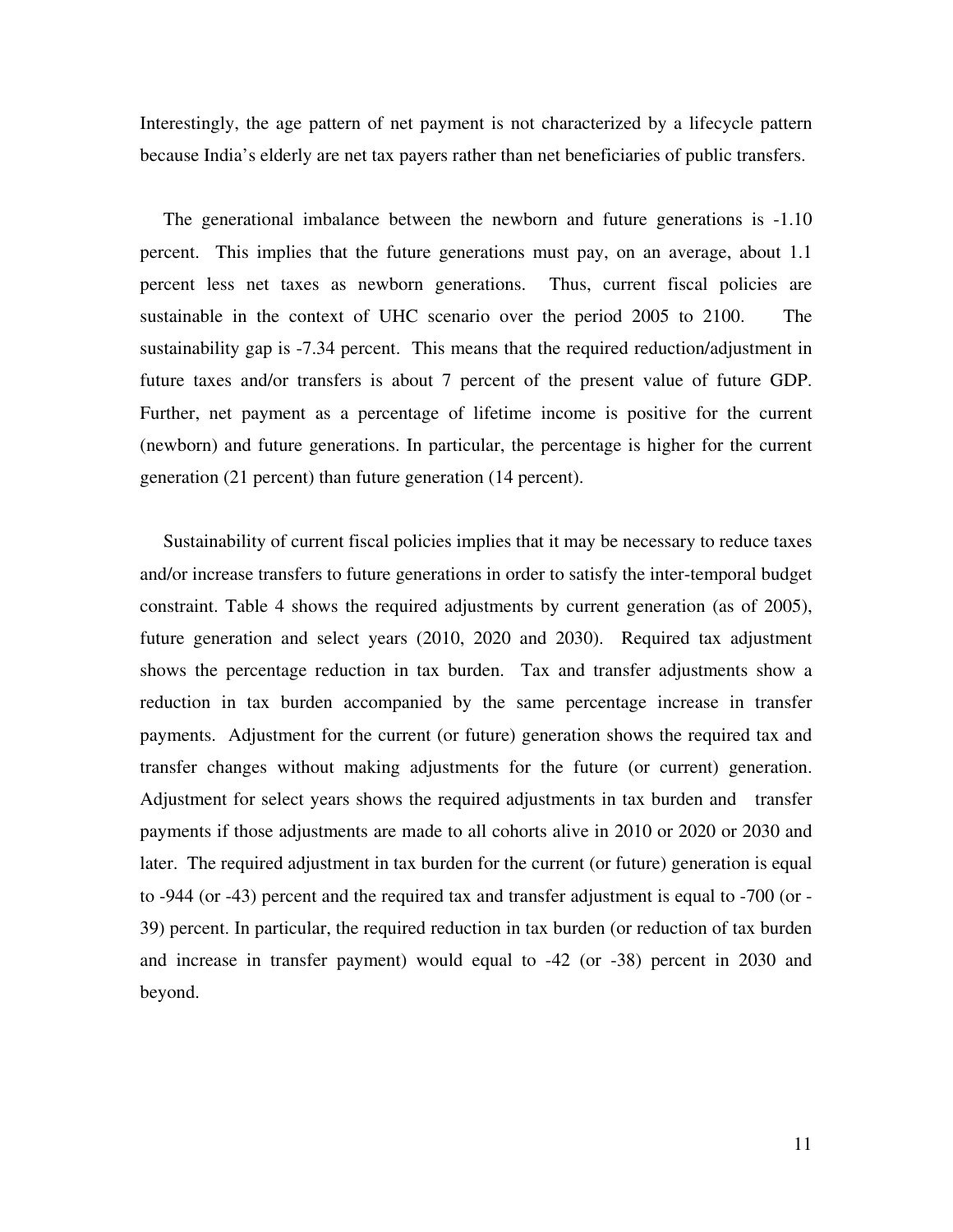# **5. MAJOR CONCLUSIONS AND IMPLICATIONS**

 Using the methodology of the NTA and GA, this paper has analyzed the fiscal sustainability of proposed UHC policy for India for the bench mark year 2004-05. Fiscal sustainability is policy important because of its long run implications on tax-benefits adjustments between current and future generations. Fiscal sustainability is evaluated by using the projected current public health expenditure (or Baseline scenario) and projected UHCP expenditure (or UHCP scenario). Major conclusions and implications from these analyses are as follows.

 In the context of this paper, UHC is defined from the consumption side and measured by a combined age profile of private and public health consumption. This measure is entirely pubic-funded, non-means tested and non-contributory. The projected public expenditure on UHCP is sensitive to the assumption on the benchmark age profile of health expenditure, growth rate of GDP and age structure transition. These assumptions generate different scenarios of health expenditure projections and show their sensitivity to attainment of fiscal sustainability in the framework of GA.

 Given the observed discount and productivity growth rates and assumed unitary income elasticity of public health and social welfare expenditures, India's current fiscal policies are not sustainable in the Baseline and UHCP scenarios. However, if the generosity or income elasticity of public expenditure on social welfare and health expenditure is below unity (in particular, below 0.7), and other things being the same, fiscal sustainability for the UHCP is attainable in both the policy scenarios. These results offer evidence-based policy justification and strong support for introduction of India's proposed UHCP on economic grounds of fiscal sustainability.

 The analyses and results of this paper must be qualified by the limitation of data and assumptions of the NTA and GA models. For instance, health expenditure age profiles used in this paper refer to 2004-05 and fixed throughout the long projection period up to 2100. Thus, the conclusions and implications of this paper are indicative and illustrate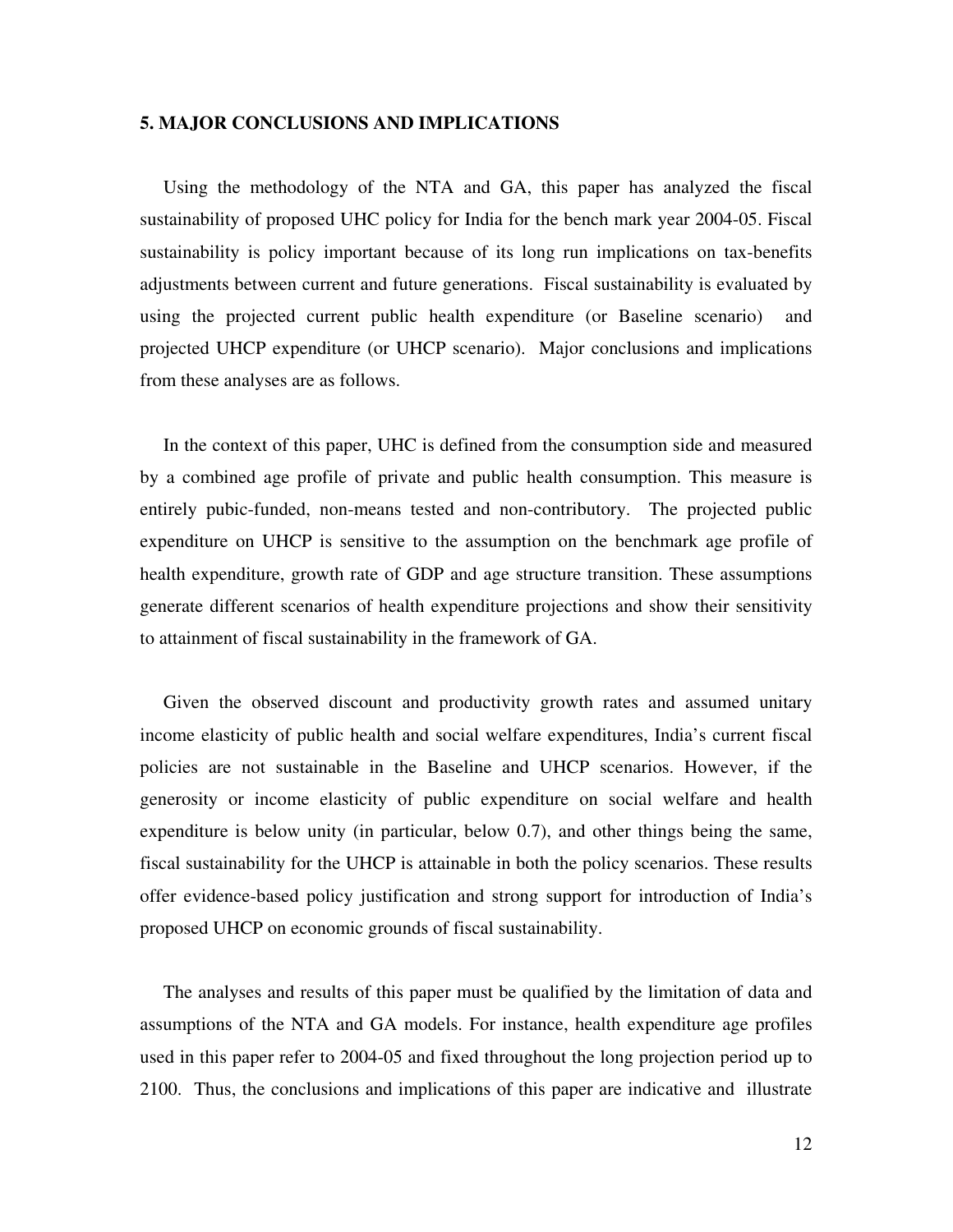the relevance and applicability of the NTA and GA methodologies for determining fiscal sustainability of India's proposed UHCP.

 The age profiles need to be revised as parts of complete and new construction of NTA Flow Account in future. Analyses based on such revised age profiles and changes in parameters (e.g. growth rate of productivity, discount rate, income elasticity of public health expenditure and inflation rate) may offer newer insights into the fiscal sustainability of public health spending by comparison with the benchmark estimates in this paper. In the meanwhile, the approach, methodology and implications of this paper may have useful methodological and general policy relevance for determining fiscal sustainability of public health expenditure policies in other developing countries .

# **Acknowledgement**

This paper is substantially revised version of the paper presented for the International Symposium on Demographic Change and Policy Response [13-14 November 2014, Beijing, China]. Grateful thanks are due to: (a) Professors Ronald Lee, Andrew Mason, Young Jun Chun and Robert Gal for research guidance and technical help; (b) Centre for Economics and Demography of Ageing (University of California, Berkeley) and East West Center (Hawaii) for full financial support for participation in the Conference; and (c) Institute for Social and Economic Change for research support. However, the usual disclaimers apply.

# **Reference**

Auerbach, A.J., Kotlikoff, L.J. (1999). The Methodology of Generational Accounting, in: Auerbach, A.J., Kotlikoff, L.J., and Leibfritz, W. (Eds,). *Generational Accounting Around the World*, The University of Chicago Press (Chicago), pp.31-41.

Government of India. (2009). *National Health Accounts India 2004-05.* National Accounts Cell, Ministry of Health and Family Welfare (New Delhi).

Gupta, Indrani., and Chowdhury, Samik. (2015). *Financing for Health Coverage in India: Issues and Concerns*. IEG Working Paper No.346, Institute for Economic Growth (New Delhi).

Mason, Andrew., and Lee, Ronlad. (2011). Introducing Age into National Accounts, in: Ronald Lee and Andrew Mason. (Eds.). *Population Aging and the Generational Economy: Global Perspectives*, Edgar Elgar, Cheltenham pp.55-78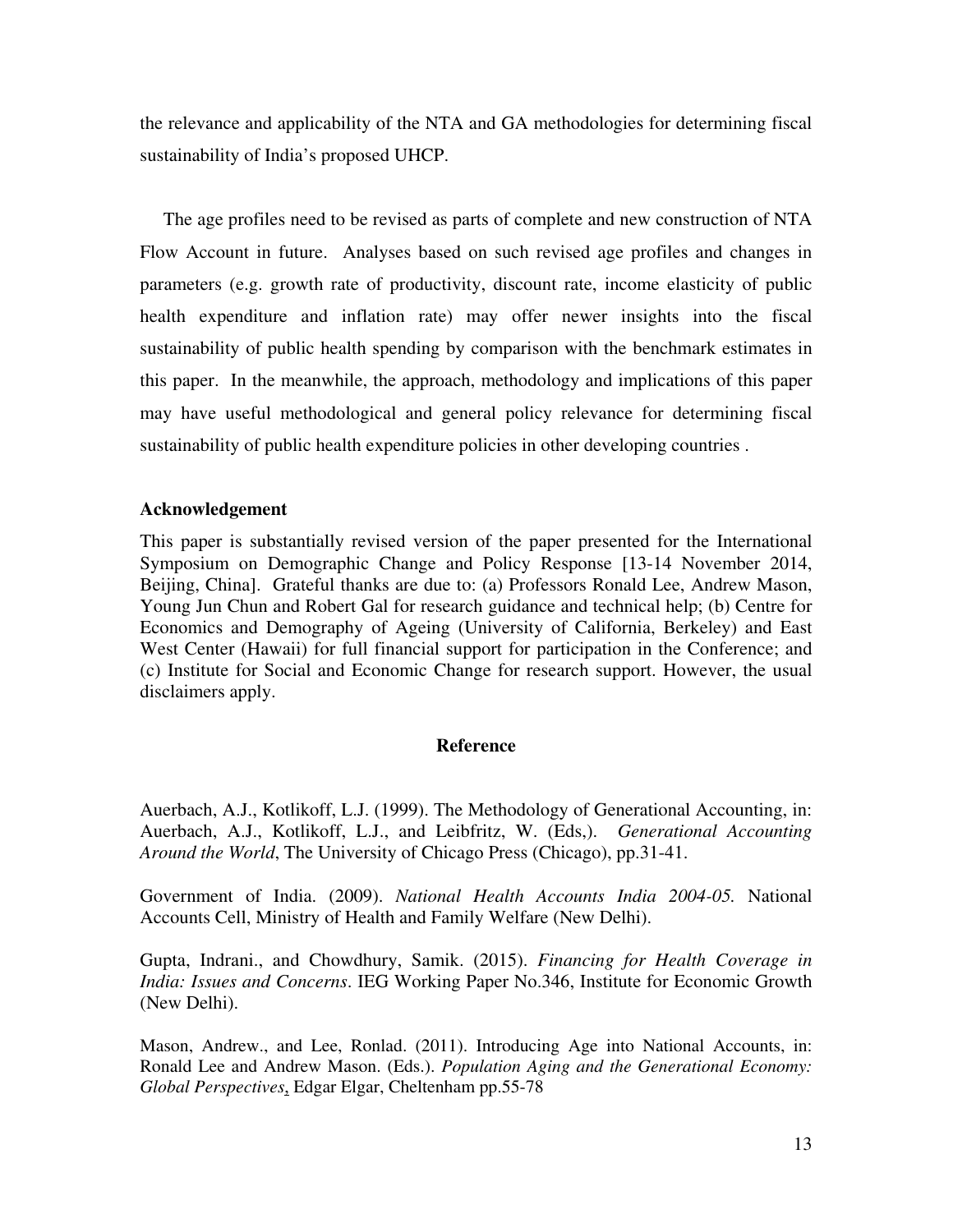Mor, Nachiket., and Kalita, Anuska. (2014). Missing links in universal health care, *The Hindu*, November 12.

Mukherjee, Subrata. (2015). Health and Health Care in India: Current Scenario and New Challenges. In S. Mahendra Dev (Ed), *India Development Report 2015*, Oxford University Press (New Delhi): 205-220

Narayana, M.R. (2014). Impact of population ageing on sustainability of India's fiscal policies: A Generational Accounting approach, *The Journal of the Economics of Ageing*, 3, 71-83.

Planning Commission. (2011). *High Level Expert Group Report on Universal Health Coverage for India.* Government of India (New Delhi).

Rao, M. Govinda., and Choudhury, Mita. (2012). *Health Care Financing Reforms in India*, Working Paper No: 2012-100 (March- 2012), National Institute of Public Finance and Policy (New Delhi).

Rao, M. Govinda., Choudhury, Mita., and Anand, Mukesh. (2010). *Resource Devolution from the Centre to States: Enhancing the Revenue Capacity of States for Implementation of Essential Health Interventions*, MPRA Paper No. 24387, posted 13. August 2010: Accessed at: http://mpra.ub.uni-muenchen.de/24387/ (accessed on 24 October 2014)

Sen, Aditi., Pickett, Jessica., and Burns, Lawton Robert. (2014). The Health Insurance Sector in India: History and Opportunities. In: Burns, Lawton Robert. (Ed). *India's Healthcare Industry: Innovation in Delivery, Financing, and Manufacturing*. Cambridge University Press (Delhi): 361-399

Sen, Gita. (2012). Universal Health Coverage in India: A Long and Winding Road. *Economic and Political Weekly*, XLVIII, 45-52.

United Nations. (2013a). *National Transfer Accounts Manual: Measuring and Analysing the Generational Economy*, ESA/P.WP/226, Population Division, and Department of Economic and Social Affairs, New York.

United Nations. (2013b). *World Population Prospects: The 2012 Revision.* New York: Population Division, Department of Economic and Social Affairs.

WHO. (2013). *Research on Universal Health Coverage*. World Health Report 2013, World Health Organization (Luxembourg)

Young, Jun Chun. (2014). *Excel File for GA Calculation-Revised Health Expenditure* (January 2014). Processed.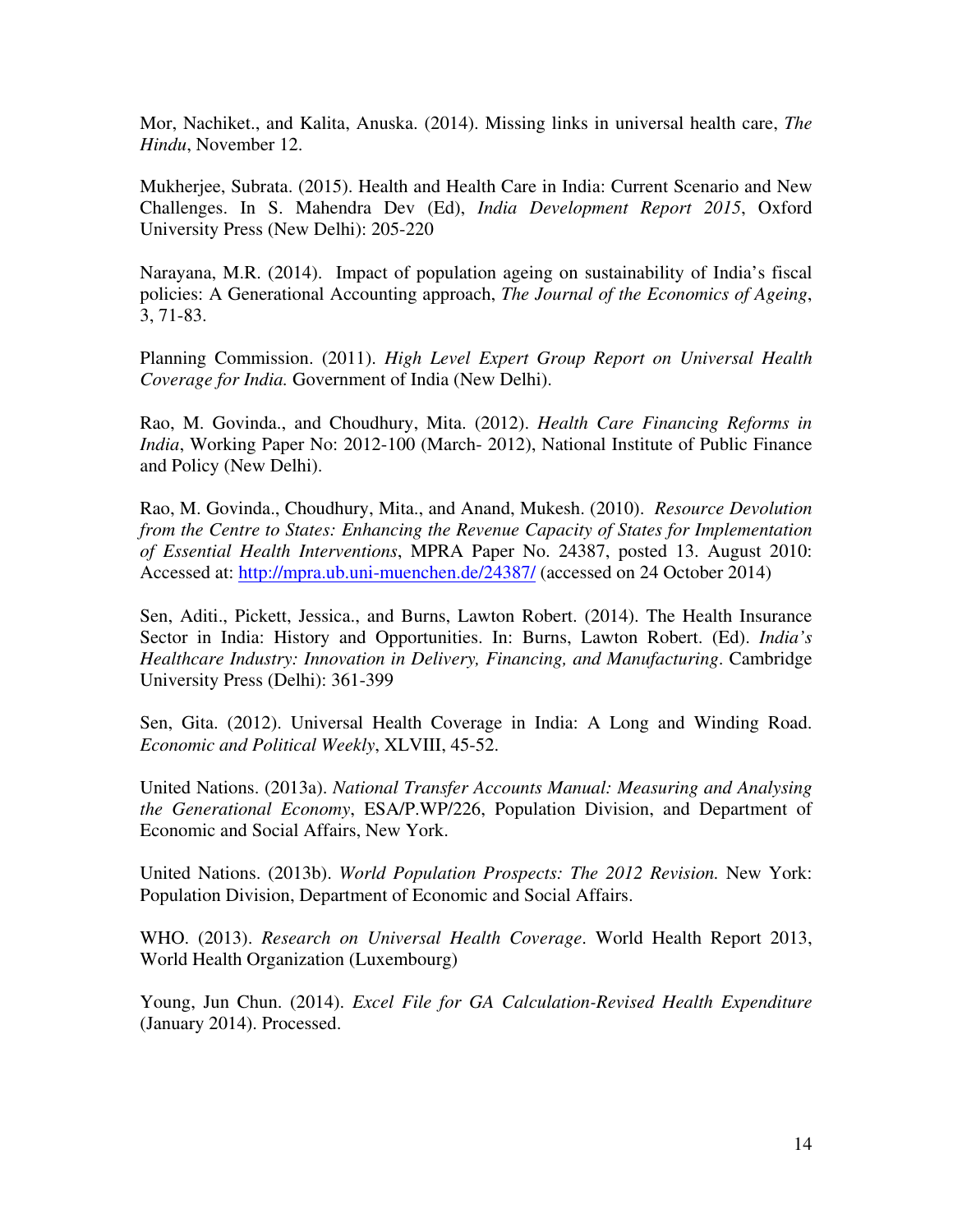| Aggregate controls | Measurement of aggregate             | Age allocation methods and data sources                                                 |
|--------------------|--------------------------------------|-----------------------------------------------------------------------------------------|
|                    | controls                             |                                                                                         |
| Public health      | Expenditure on health and other      | Age profile is drawn by using the individual level data on utilization of public        |
| consumption        | services under Government            | health facilities in the $60th$ Round of National Sample Survey on Healthcare,          |
|                    | <b>Final Consumption Expenditure</b> | Morbidity and Conditions of aged in India in 2004. Public health facilities refers to   |
|                    |                                      | health services provided by public hospitals and dispensaries (including Primary        |
|                    |                                      | Health Centres, Sub-centres and Community Health Centres). Utilization is proxied       |
|                    |                                      | by expenditure incurred on treatment for hospitalized or in-patient (during 365 days    |
|                    |                                      | prior to the survey), non-hospitalised or out-patient (during 15 days prior to the      |
|                    |                                      | survey) and other expenditure (e.g. transport expenses to and from the hospital         |
|                    |                                      | visits).                                                                                |
| Private health     | PFCE on medical care and             | Age profile is drawn by using the individual level data on private health               |
| consumption        | health services net of indirect      | expenditure in the <i>India Human Development Survey 2004-05</i> . Private health       |
|                    | taxes. Indirect taxes on private     | expenditure refers to sum of expenditure incurred for in-patient as well as out-        |
|                    | health consumption are               | patient treatment services for short term morbidity during last one month and major     |
|                    | assumed equal to share of PFCE       | morbidity during 12 months. Treatment expenses included hospital surgery,               |
|                    | on medical care and health           | medicine and tests and others (e.g. tips, bus/train/taxi fares or lodging while getting |
|                    | services in PFCE.                    | treatment.                                                                              |

Table 1: Variable descriptions and measurements for calculation of age profiles of health consumption based on the NTA, India: 2004-05

Note: (a) All aggregate controls are derived and measured by using the data in India's National Accounts Statistics 2007. Source: Compiled from Narayana [2014].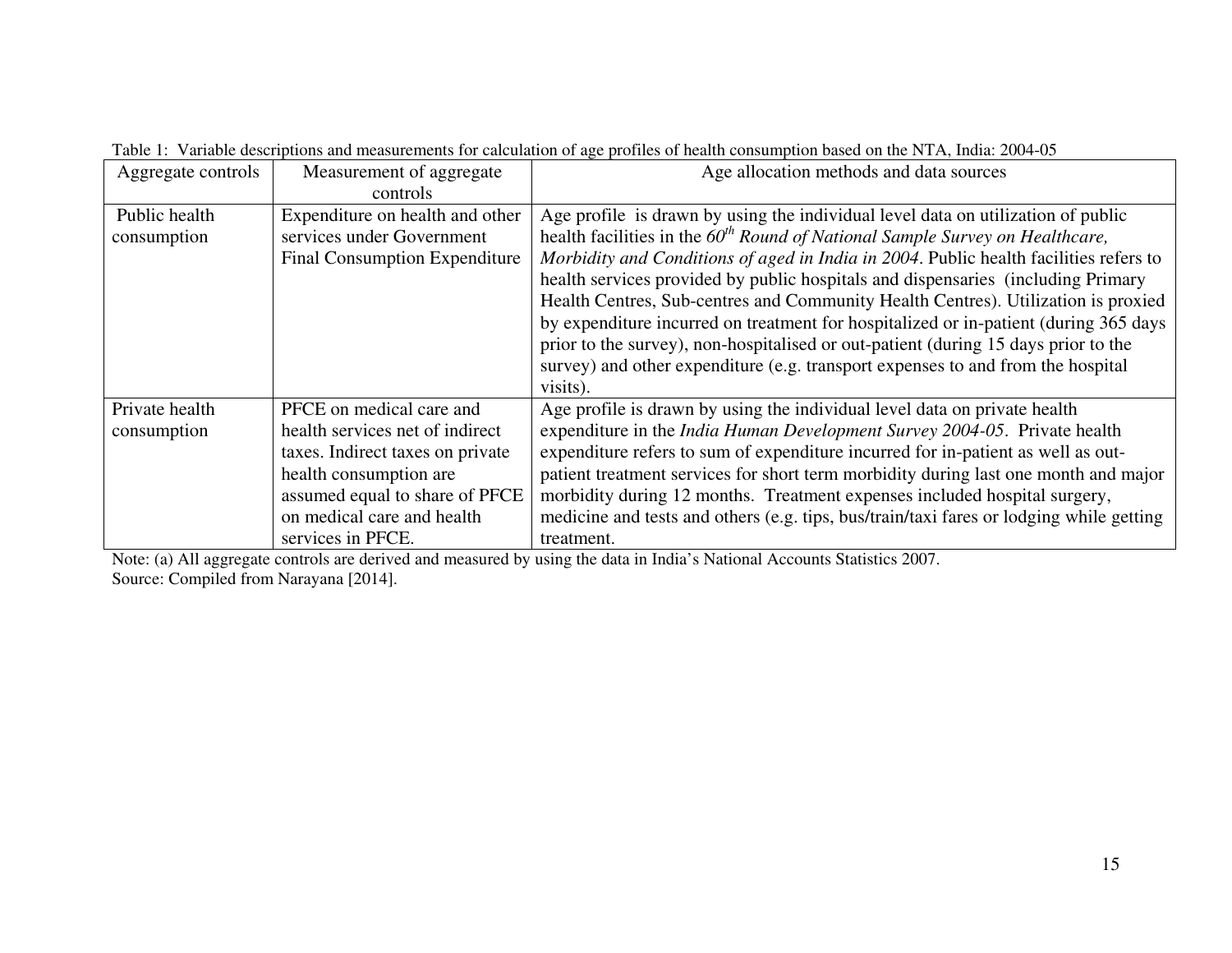| Income        | ovec nomin onp<br>Projected per capita health expenditure (INR) |                          |      |       |       |       |                                             |        |        |         |
|---------------|-----------------------------------------------------------------|--------------------------|------|-------|-------|-------|---------------------------------------------|--------|--------|---------|
| elasticity of | 2010                                                            | 2020                     | 2030 | 2040  | 2050  | 2060  | 2070                                        | 2080   | 2090   | 2100    |
| health        |                                                                 |                          |      |       |       |       |                                             |        |        |         |
| expenditure   |                                                                 |                          |      |       |       |       |                                             |        |        |         |
|               | Public expenditure on health                                    |                          |      |       |       |       |                                             |        |        |         |
| 0.1           | 213                                                             | 237<br>262<br>288<br>315 |      |       |       | 344   | 374                                         | 405    | 439    | 474     |
| 0.2           | 222                                                             | 267                      | 319  | 380   | 450   | 531   | 625                                         | 734    | 860    | 1006    |
| 0.3           | 231                                                             | 300                      | 388  | 500   | 641   | 818   | 1042                                        | 1322   | 1675   | 2121    |
| 0.4           | 240                                                             | 337                      | 471  | 657   | 910   | 1256  | 1729                                        | 2371   | 3249   | 4447    |
| 0.5           | 250                                                             | 379                      | 572  | 861   | 1289  | 1922  | 2857                                        | 4235   | 6269   | 9270    |
| 0.6           | 259                                                             | 425                      | 693  | 1126  | 1820  | 2931  | 4704                                        | 7529   | 12033  | 19214   |
| 0.7           | 269                                                             | 476                      | 838  | 1470  | 2564  | 4455  | 7717                                        | 13327  | 22985  | 39603   |
| 0.8           | 280                                                             | 533                      | 1012 | 1915  | 3602  | 6751  | 12610                                       | 23488  | 43689  | 81186   |
| 0.9           | 290                                                             | 597                      | 1221 | 2489  | 5048  | 10198 | 20532                                       | 41220  | 82645  | 165536  |
| 1.0           | 302                                                             | 667                      | 1471 | 3230  | 7056  | 15357 | 33308                                       | 72039  | 155596 | 335739  |
|               |                                                                 |                          |      |       |       |       | Public expenditure on Universal Health Care |        |        |         |
|               |                                                                 |                          |      |       |       |       |                                             |        |        |         |
| 0.1           | 1101                                                            | 1237                     | 1381 | 1544  | 1723  | 1914  | 2114                                        | 2323   | 2543   | 2776    |
| 0.2           | 1146                                                            | 1393                     | 1683 | 2037  | 2461  | 2958  | 3536                                        | 4205   | 4984   | 5888    |
| 0.3           | 1191                                                            | 1567                     | 2048 | 2681  | 3504  | 4556  | 5891                                        | 7579   | 9715   | 12416   |
| 0.4           | 1239                                                            | 1761                     | 2489 | 3522  | 4975  | 6993  | 9776                                        | 13595  | 18839  | 26028   |
| 0.5           | 1288                                                            | 1978                     | 3019 | 4616  | 7045  | 10699 | 16159                                       | 24278  | 36346  | 54253   |
| 0.6           | 1338                                                            | 2219                     | 3658 | 6038  | 9950  | 16316 | 26606                                       | 43163  | 69771  | 112450  |
| 0.7           | 1390                                                            | 2487                     | 4424 | 7882  | 14015 | 24801 | 43643                                       | 76401  | 133270 | 231783  |
| 0.8           | 1443                                                            | 2786                     | 5344 | 10268 | 19691 | 37580 | 71321                                       | 134654 | 253319 | 475150  |
| 0.9           | 1499                                                            | 3118                     | 6446 | 13350 | 27595 | 56766 | 116123                                      | 236315 | 479192 | 968817  |
| 1.0           | 1555                                                            | 3486                     | 7765 | 17323 | 38575 | 85484 | 188384                                      | 412996 | 902175 | 1964945 |

Table 2: Projected health expenditure for India, 2010-2100

Source: Author's calculations.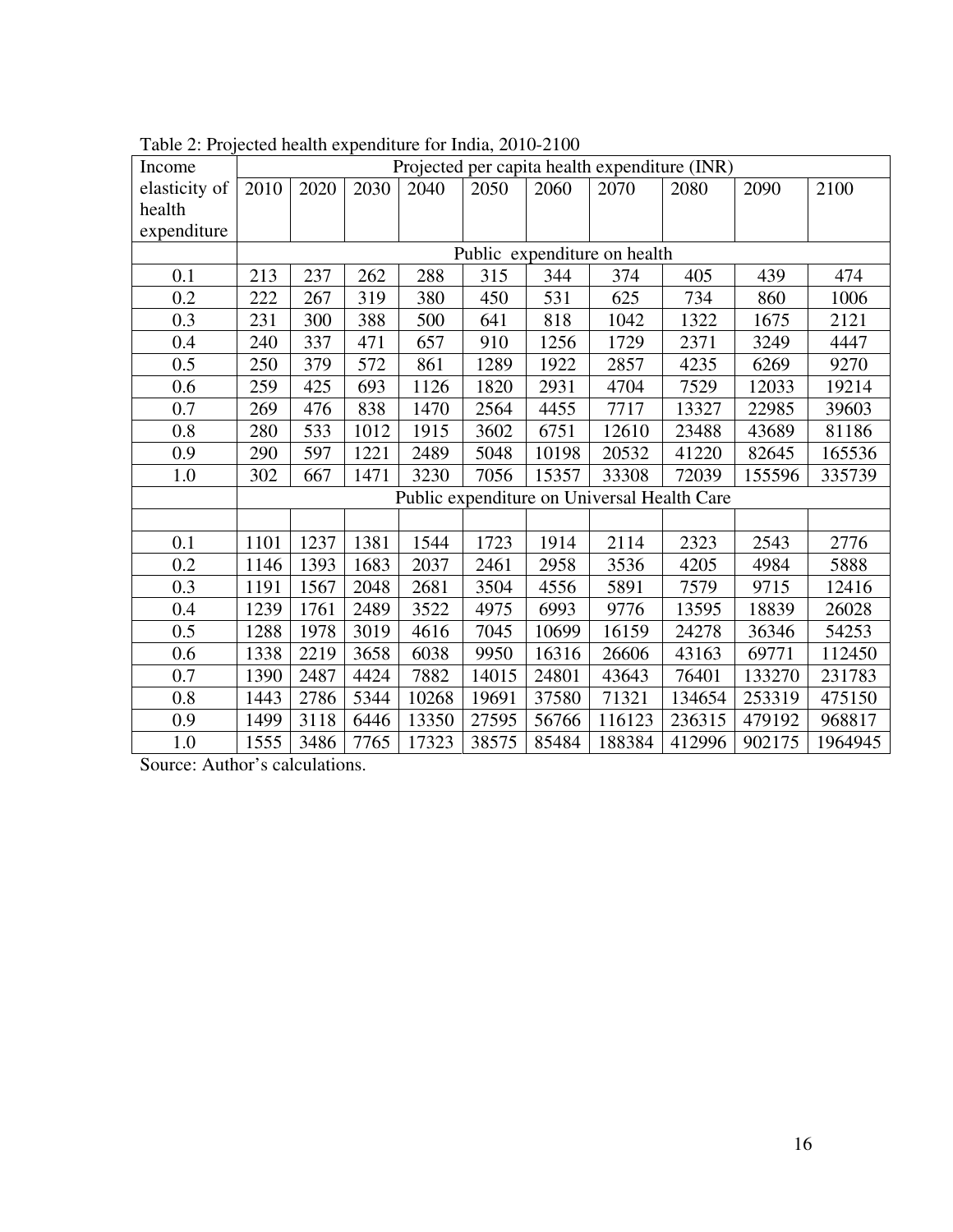|                |                                                                              | Value of Generational     |             |  |  |
|----------------|------------------------------------------------------------------------------|---------------------------|-------------|--|--|
| Policy         | Main assumptions                                                             | Imbalance based on health |             |  |  |
| simulation     |                                                                              | expenditure projections   |             |  |  |
|                |                                                                              | <b>Baseline</b>           | <b>UHCP</b> |  |  |
|                |                                                                              | scenario                  | scenario    |  |  |
|                |                                                                              |                           |             |  |  |
|                | Real interest rate = $8.13\%$ ; Productivity growth rate = $3.01\%$ ; Income | 97.75                     | 360.99      |  |  |
|                | elasticity of health expenditure=1.0; income elasticity of social welfare    |                           |             |  |  |
|                | $expenditure=1$                                                              |                           |             |  |  |
| $\overline{2}$ | Same as (1) except productivity growth rate = $3.50\%$                       | 131.59                    | 402.79      |  |  |
| 3              | Same as (1) except productivity growth rate $=4\%$                           | 227.15                    | 566.57      |  |  |
| 4              | Same as (1) except real interest rate = $9\%$                                | 83.67                     | 391.69      |  |  |
| 5              | Same as (1) except real interest rate = $10\%$                               | 97.30                     | 525.23      |  |  |
| 6              | Same as (1) except income elasticity of health expenditure=0.80              | 87.56                     | 163.88      |  |  |
| 6              | Same as $(1)$ except income elasticity of health expenditure= $0.60$         | 82.92                     | 119.86      |  |  |
| $\overline{7}$ | Same as $(1)$ except income elasticity of health expenditure=0.40            | 80.54                     | 102.66      |  |  |
| 8              | Same as (1) except income elasticity of health expenditure=0.40 and social   | 30.45                     | 42.50       |  |  |
|                | welfare expenditure=0.90                                                     |                           |             |  |  |
| 9              | Same as (1) except income elasticity of health expenditure=0.40 and social   | 9.56                      | 18.30       |  |  |
|                | welfare expenditure=0.80                                                     |                           |             |  |  |
| 10             | Same as (1) except income elasticity of health expenditure=0.40 and social   | $-1.22$                   | 6.01        |  |  |
|                | welfare expenditure=0.70                                                     |                           |             |  |  |
| 11             | Same as (1) except income elasticity of health expenditure=0.40 and social   | $-7.51$                   | $-1.10$     |  |  |
|                | welfare expenditure=0.60                                                     |                           |             |  |  |

Table 3: Select scenarios of health expenditure and fiscal sustainability for India: Select results of Generational Accounting

Source: Author's calculations based on computation GA model by Young (2014).